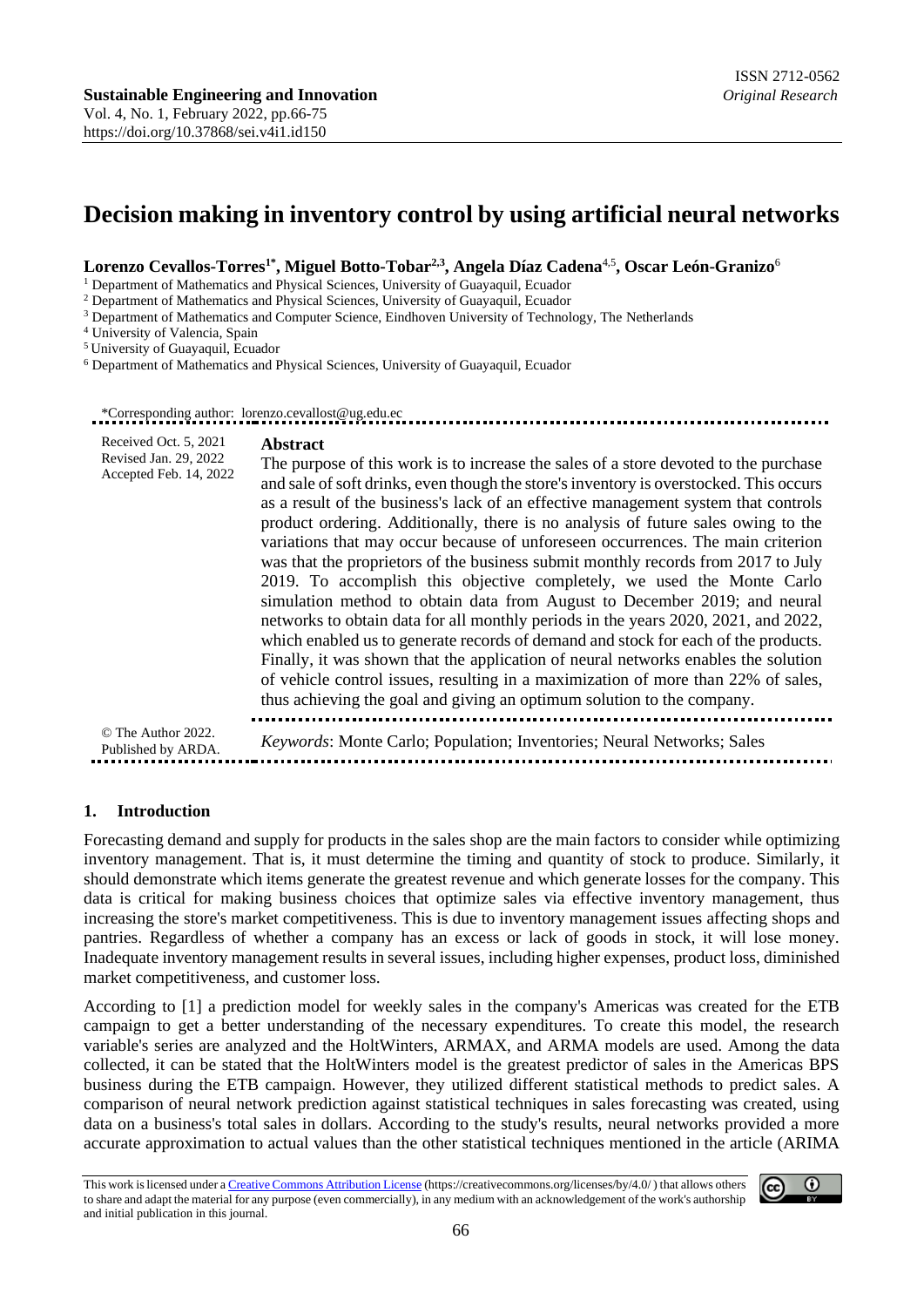and exponential smoothing). However, as the research explains, inaccuracies in data collection may result in additional costs for the business [2].

According to Veloz et al. [3], who provided an organization's inventory using two methods: the ABC technique for selective inventory control and the Mini-Max inventory policy. The outcomes of the study include a 19.778 percent decrease in inventory levels for some raw materials utilizing the two techniques described above, as well as an increase in inventory levels for raw materials that produced scarcity prices. However, as the authors describe, they do not have an application that incorporates these methods. Carreño et al. [4] proposed a plan to enhance the inventory management system for SMEs. Due to the fact that the company's study revealed a known and consistent demand rate, they used the EOQ model. Additionally, they developed QR code-reading software. The use of this approach resulted in a decrease in inventory maintenance expenses. Additionally, it established a reordering point that would keep the variables under study in check. However, in this project, the results of the computations are obtained using the Excel program. As a result, even if a device lacks a QR code reader, access to the program would be seamless, as was the case with the aforementioned project.

Asencio et al. [5] conducted a study of a pharmaceutical company's inventory management system. The issue developed because of inadequate inventory management, namely the absence of control systems for rotation time. The data was gathered using an accounting diagnostic in conjunction with scientific methodologies and techniques (observation, interviews, and surveys). The findings indicated a lack of emphasis placed on inventories in financial decision-making, and 60 percent of respondents indicated a lack of agility and efficiency in managing inventory requisitions. However, no remedy was offered for the issue. On the other hands, an inventory model was designed and deployed to account for demand fluctuation and lead time variability. Microsoft Excel was utilized to make this model accessible to SMEs engaged in fish marketing. The paper that resulted from the usage of this computational tool simplified the inventory management process for SMEs. Although Excel has been a valuable tool for SMBs, it falls short when it comes to automating operations, since each parameter must be manually entered, resulting in a huge number of files. In contrast to the current study, which used Visual Basic for Excel to provide an efficient solution for repetitive process programming [6].

## **2. Methods**

Diverse methods were used in this research. First, we started by gathering real data on beverage sales and purchases from a store in Guayaquil. Then, monthly sales and acquisitions of inventory-related goods in the years 2017, 2018, and 2019 were analyzed. Additionally, inventories were discussed, which were utilized to manage the stock of big and small businesses alike. This is due to inventory is a systematic list of a warehouse's merchandise, detailed in units and economically valued according to a company-defined criterion; it is also inventory control, which entails the exercise of stock control, both physical and in the manufacturing process, and its comparison to current and future needs to establish stock levels [7] [8]. Further, a frequency table was used to see in detail the proportion of sales that have included a number of items over a certain time period. The data was organized in columns that reflect the various values gathered in the sample and their associated frequencies [9].

# **2.1. Data simulation**

First, we used a random number for data simulation; as Coterio points out, random numbers between 0 and 1 are required for probabilities; a random number is that digit obtained at random, i.e., every number has the same probability of being chosen and the choice of one does not depend on the choice of the other [10]. If a number is pseudorandom, it means it has a uniform probability distribution, as shown in [11]. A random variable's probability distribution, which is a function that assigns a probability to each occurrence based on the variable, is also important [12]. Then, the Monte Carlo simulation was performed to simulate the data for monthly periods from August through December 2019. Its procedure entails reproducing or simulating the features and behaviors of an actual system. Thus, the primary goal of Monte Carlo simulation is to attempt to replicate the behavior of actual variables to evaluate or forecast their evolution to the greatest extent feasible [13]. Additionally, [14] shows that its usage is justified by two fundamental probability and statistics theorems: the weak law of large numbers and the central limit theorem.

### **Monte Carlo simulation algorithm**

 Begin Initialize mean=0, deviation=0; Read media;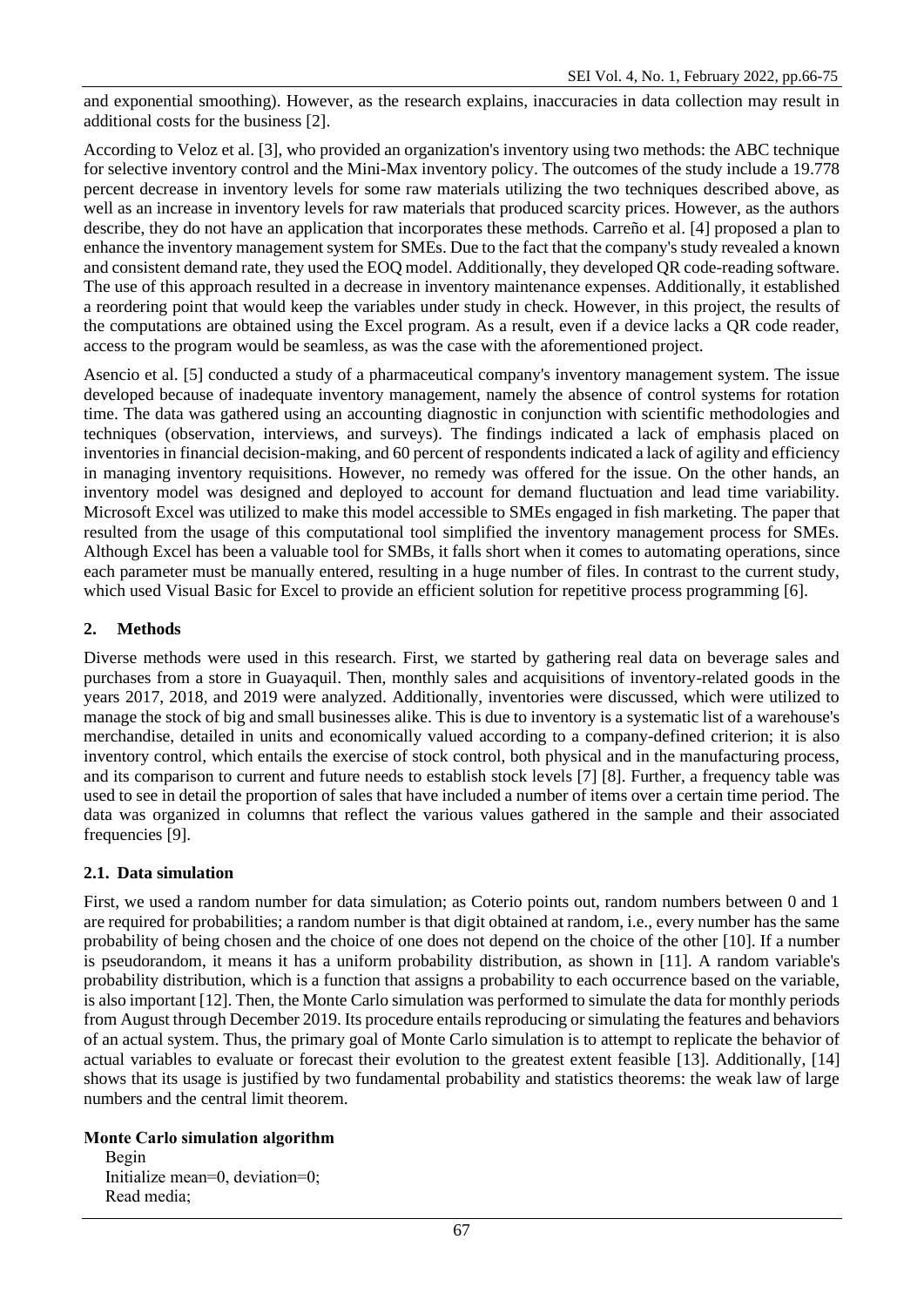Read deviation; For  $i=1$  up to 550 Prodem= Prodem + <element>; End for; Prodem = Prodem/30; If inventario inicial  $< 40$  then Inventario inicial = Inventario inicial  $+100$ ; End If End

By using a tool, the method was utilized to produce the distribution that corresponds to the history of demand and supply. In [15], it is used to evaluate and identify the kind of probability distribution a collection of data has, in such a manner that the findings can be compared to those of many distributions assessed using a rating. Additionally, [16] demonstrate that it allows realistic modeling of real-world processes, including their inherent unpredictability and interdependence, to do predictive analysis of subsidies and adjustments in response to the environment and key performance metrics. Moreover, the Normal Distribution formula is used to determine the demand value for each simulated value in the last five months of the year. The Monte Carlo technique is used to determine the kind of distribution to employ.

# **Distribution algorithm in Stat::Fit**

 Begin Enter the data of the monthly sales of the product. Select "AutoFit" option. Select continuous distribution. Select the distribution with the highest value. Deselect the remaining distributions. Perform data simulation with the distribution obtained. End

# **2.2. Normal distribution**

The Normal Distribution is distinguished by the fact that as the number of repeats of the experiment increases, the graph of the random variable measuring the incidence of a particular event begins to resemble a Gauss bell. Its primary feature is its "normal" behavior [17].

$$
x = \mu + \sigma \left[ \frac{\sum_{i=1}^{n} R_i - \frac{n}{2}}{\sqrt{\frac{n}{12}}} \right]
$$

Where  $\mu$  denotes the mean,  $\sigma$  the standard deviation,  $R_i$  the random value, and  $n$  the total number of random.

# **Normal distribution algorithm**

 Begin Generates  $u_1, u_2$  (two random numbers in  $(0,1)$ )

If 
$$
S \le 1
$$
 Then  
\n
$$
x_1 \leftarrow V_1 \leftarrow 2u_1 - 1
$$
\n
$$
V_2 \leftarrow 2u_2 - 1
$$
\n
$$
S \leftarrow V_1 + V_2
$$
\n
$$
x_1 \leftarrow V_1 \sqrt{-2(\ln S)/S}
$$
\n
$$
x_2 \leftarrow V_2 \sqrt{-2(\ln S)/S}
$$
\nEnd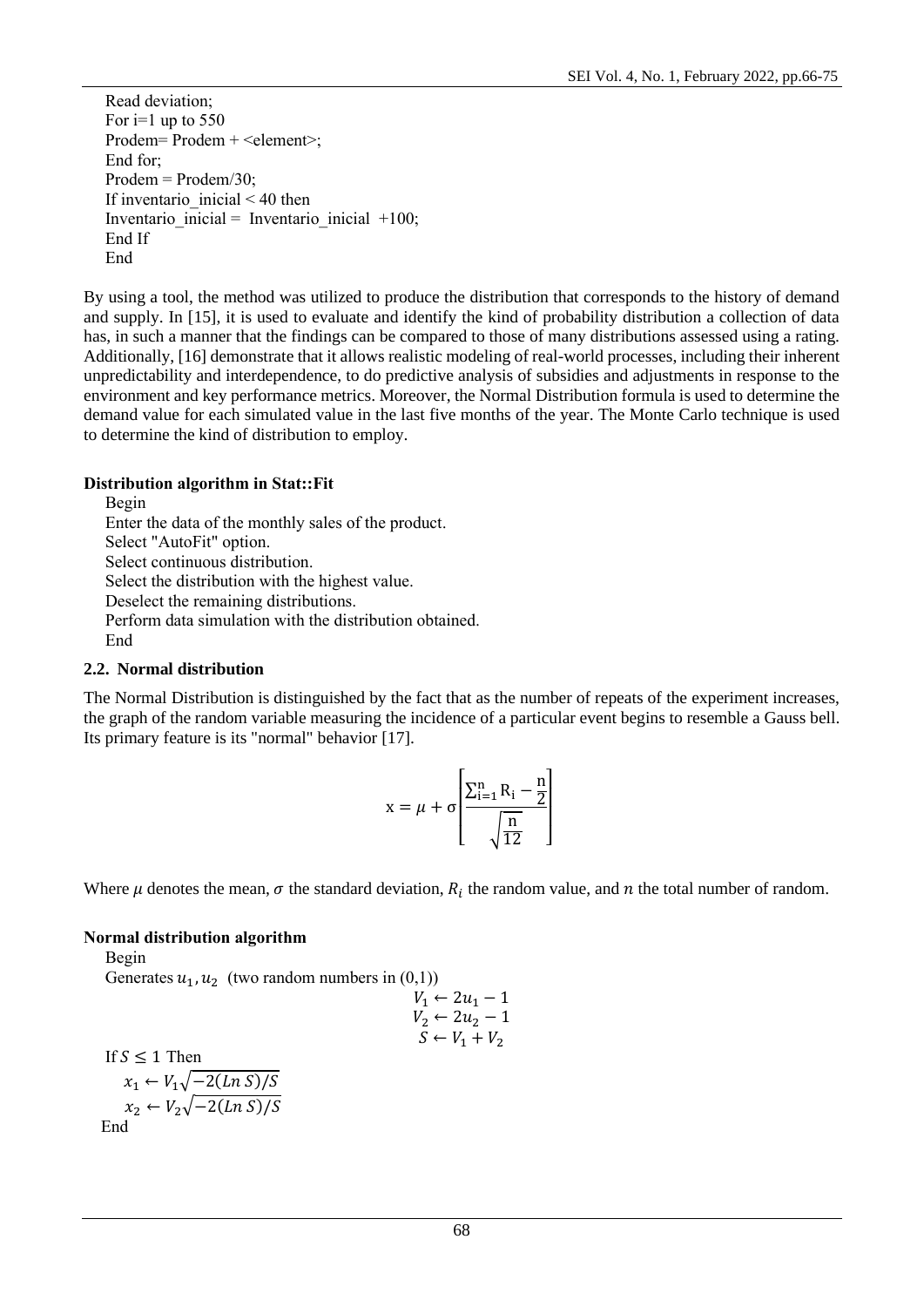### **2.3. Artificial neural network**

The usage of neural networks, which are mathematical models that attempt to create a tiny replica of the working of the human brain, is the primary technique used in this research. While the neural network reacts to the inputs that are given to it in a simultaneous fashion, it does not carry out instructions. Although the outcome is not kept in a memory location, it does comprise the state of the network at the time equilibrium is reached. Learning and memory are not stored as instructions in a neural network; rather, they are stored as topology and the values of connections (weights) between neurons, which give the network its strength. In contrast to computer programs, neural networks respond to events, learn from their experiences, and self-organize themselves [18].

An artificial neural network's design is composed of three basic levels: the input layer, the hidden layer (which may include n layers), and the output layer. At the input layer, input nodes specify all input attribute values, whereas hidden nodes accept inputs from input nodes and output them to output nodes. The hidden layer is where the weights for the various probabilities of the inputs are allocated. A weight indicates the significance or value of an entry in a hidden node. The more weight given to an item; the more significant the element's worth. Weights may be negative, implying that an input might act as a preventative measure rather than a trigger for a specific outcome [19].

The network learns by analyzing individual records, producing predictions for each, and adjusting weights when a forecast is wrong. This procedure is repeated many times, and the network's predictions continue to improve until it reaches one or more stop conditions. At the start, all weights are random, and the network's replies may be meaningless. The network acquires knowledge via training [20]. If the topological structure of a neural network is n-h-s, it means that there are *n* input nodes, *h* hidden neurons and *s* output neurons. The input nodes receive the values to be processed, with  $x_j$ , with  $j = 1, ..., n$ , the hidden neurons receive the inputs j x weighted by the weights and bias to generate the outputs y (outputs of each neuron of the second layer) that are calculated as:  $w_{ij} b_i i$ .

$$
y_i = \phi_i \left( \sum_{j=1}^n W_{ij} x_j + b_i \right) \text{con } = 1, 2, \dots, h
$$

Where  $\varphi_i(.)$  is the transfer function of the neuron *i*. Finally, the output nodes make the weighted sum of the outputs of the hidden neurons and subsequently the activation function is applied to obtain the outputs of the neural network, that is,

$$
y_s=\phi_i\Biggl(\sum_{i=1}^n W_{si}x_i+b_s\Biggr)\,con\,i=1,2,...\,,g
$$

For this study, the output neuron delivers the value of estimated sales for a given month. If this value is in decimal notation,  $q = 1$  is sufficient. If  $V(t)$  is the level of sales of the month t and k the number of previous periods, in this case months, to be used in the prediction, it can be said that the dataset  $V(t - k)$ ,  $V(t - k + 1)$ , …,  $V(t - 1)$  is the sales data of the previous months. Therefore, the goal that the neural network must fulfill is that its output  $\hat{V}(t)$ , given by the equation

$$
\hat{V}(t) = F[V(t-k), V(t-k+1), ..., V(t-1), t]
$$

be as close as possible to  $V(t)$ . Therefore, it can be said that  $\hat{V}(t)$  is the estimation of sales for the period t.  $F(i)$ is a nonlinear vector function of mapping between inputs and outputs of the network.

# **Training algorithm**

For 1 to  $N - k$ Forward propagation Calculate the vector outputs of the first layer  $y_i^l$ For up to  $i = 1h$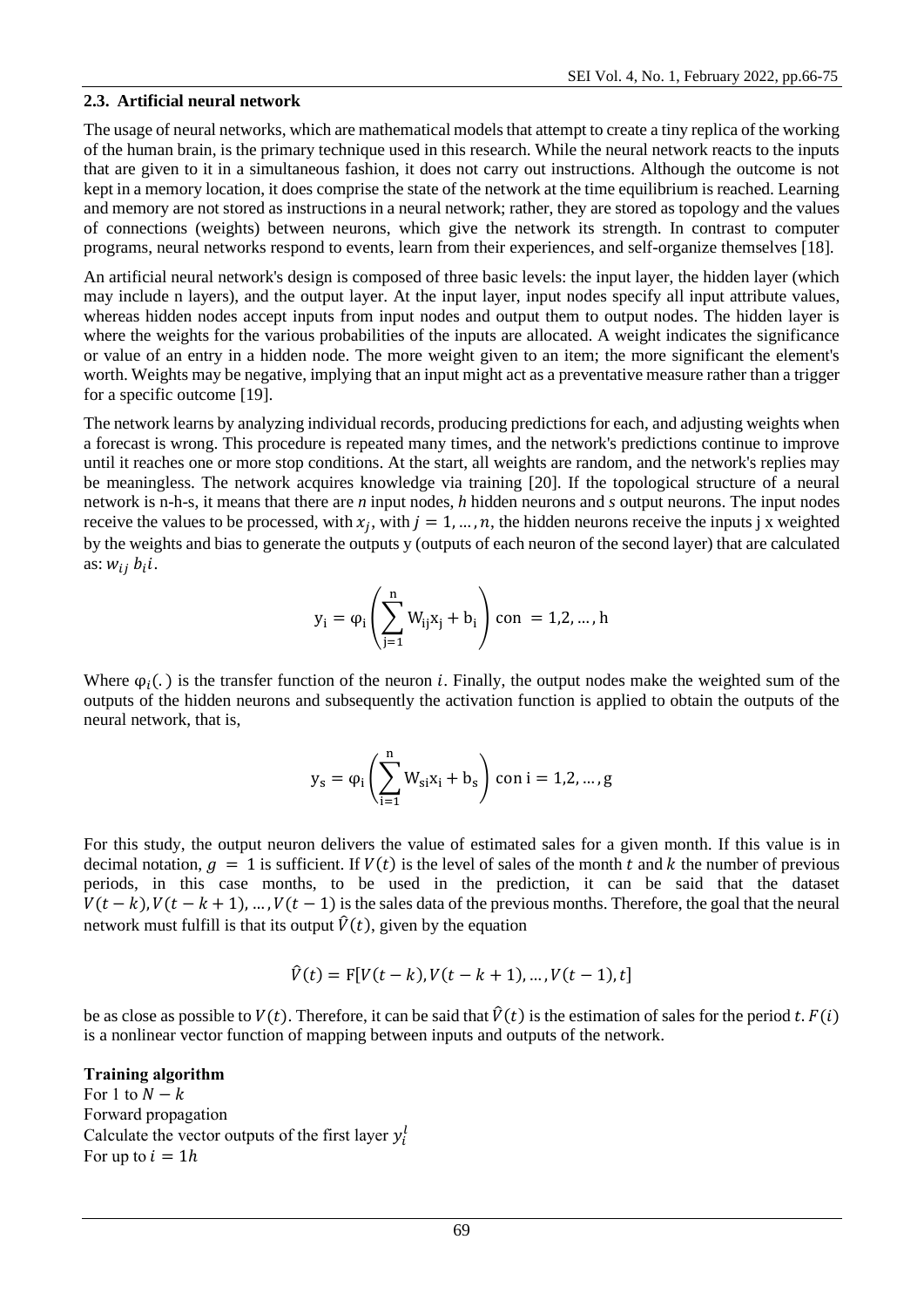$$
y_i^l = \varphi_i \left( \sum_{j=1}^k W_{ij} V_{j+l-1} + \sum_{t=1}^{Nbits} W_{ti} x_i^l + b_i \right)
$$

Calculate network output  $\hat{V}$ 

$$
\widehat{V} = \varphi \left( \sum_{i=1}^{h} W_{si} y_i^l + b_s \right)
$$

Backward propagation

Calculate the error

 $e_l = V_{l+k} - \hat{V}$ 

Calculate the local gradient of the output neuron

$$
\boldsymbol{\delta}_s = \varphi' \left( \sum_{i=1}^h W_{si} y_i^l + b_s \right) e_l
$$

Calculate the local gradient of the output neuron For up to  $i = 1h$ 

$$
\delta_i = \varphi'_i \left( \sum_{j=1}^k W_{ij} V_{j+l} + \sum_{t=1}^{Nbits} W_{ti} x_t + b_i \right) W_{si} \delta_s
$$

End of epoch

The entries  $x_t^l$  correspond to the bits that make up the month *l*, therefore  $x_t^l$  can be 0 or 1. Since the months are listed from 1 to 12, 4 bits are required to make a correct binary encoding,  $N_{bits} = 4$ . For example, for the month 9 (September),  $x_1^9 = 1$ ,  $x_2^9 = 0$ ,  $x_3^9 = 0$ ,  $x_4^9 = 1$ . In addition, the value of the month is periodic (it is repeated every 12), that is, if during the execution of the algorithm  $l = 20$ , this value corresponds to the month 8 (August) of the third year.

Moreover, we used the solver excel add-in, this tool is extremely helpful for professionals who need to handle issues of resource scarcity and utilize them as efficiently as possible; usually, earnings are maximized, and expenses are minimized. Mathematical optimization determines goals by considering all decision variables' restrictions [21].

### **3. A case study**

The goal of this project is to find a solution to the issues associated with the management of the store "Leonela" in Guayaquil city. A representation of the solution can be found in the prediction of sales that can be derived from the store, which is focused on three items that fall into the category of soft drinks. The effort is divided into two categories to accomplish this prediction. Simulations using Monte Carlo methods and simulations using artificial neural networks are also possible. These two solutions have entry values that correspond to the sales of the three goods in 2017, 2018, and the first few months of 2019 (up to and including July 2019), respectively. For simulating missing data for the year 2019, a Monte Carlo simulation based on the normal probability distribution was performed. As can be seen in Tables 5 and 6, this simulation was effective in retrieving the needed information.

Finally, the simulation was run for a period of three years into the future. The simulations for the years 2020, 2021, and 2022 may be found in the sections below. This simulation was accomplished via the use of a computer model of artificial neural networks, with the goal of increasing the number of store sales as much as possible. Because of the simulation, it was discovered that by using this model, sales may be increased by 22%, resulting in acceptable inventory management.

The purpose of this project is to address the store "Leonela" issues. The answer is represented in the prediction of sales derived from the store, with an emphasis on three items belonging to the soft drinks category. The study is built on two pillars to arrive at this prediction. Monte Carlo simulation and neural network simulation. These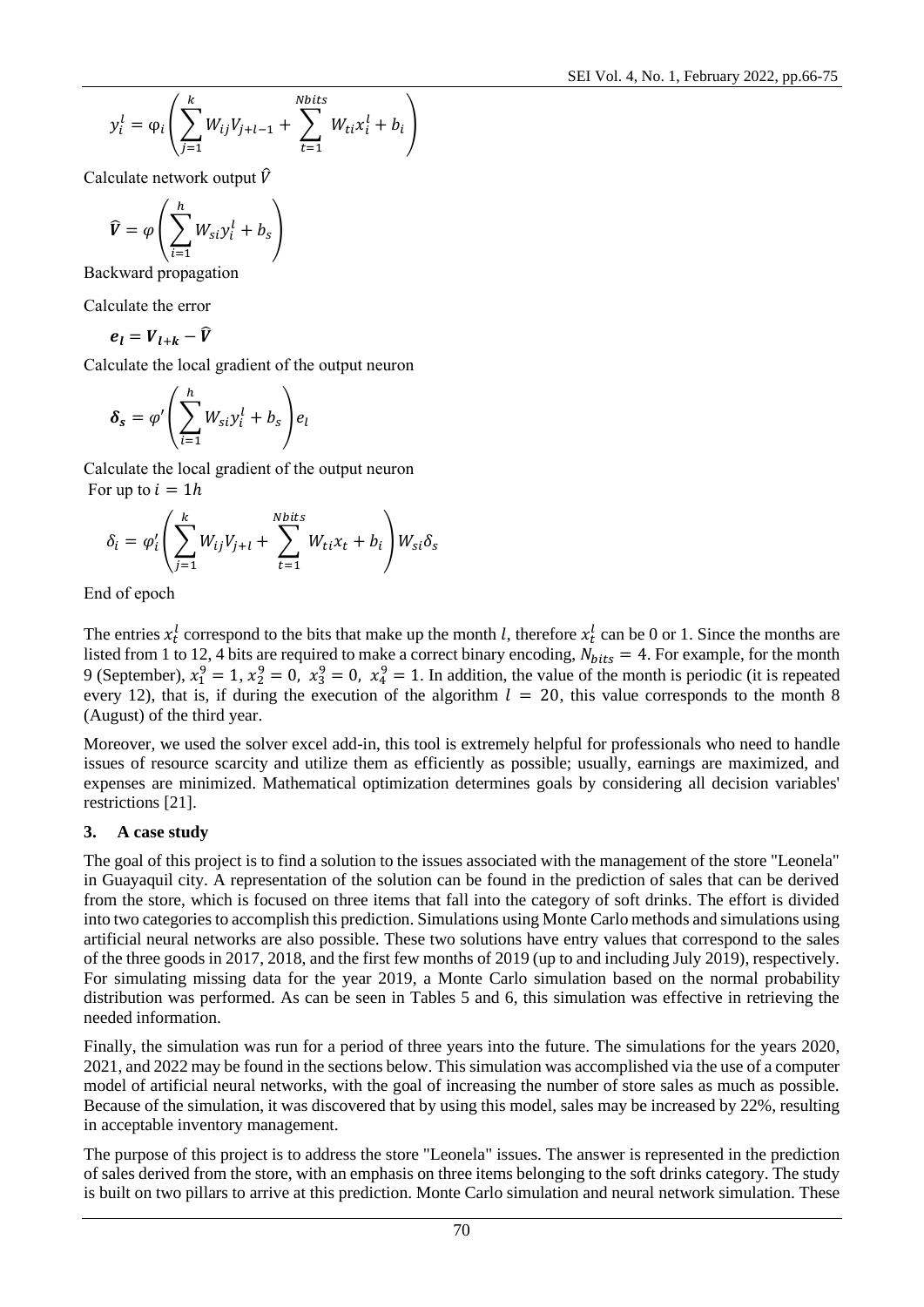two solutions have entry values that correspond to the three items' combined sales in 2017, 2018, and the first months of 2019. Monte Carlo simulations based on the normal probability distribution were performed to simulate missing data for the year 2019. As shown in Tables 5 and 6, this simulation successfully recovered the lost data.

Finally, a three-year simulation was run. The 2020, 2021, and 2022 simulations are shown here. This simulation was carried out utilizing an artificial neural network computer model with the objective of optimizing the store's sales. The simulation revealed that by using this approach, sales might be increased by 22%, while maintaining acceptable inventory management.

# **4. Results and discussion**

## **4.1. Data collection**

The data collecting method was focused on determining the monthly supply of the "Leonela" store in the years 2017, 2018, and 2019, particularly the stock of three different brands of soft drinks in the store. Product 1 is a representation of the Coca-Cola brand, Product 2 is a representation of the Pepsi Cola brand, and Product 3 is a representation of the Inca brand. Similarly, we continued to collect sales data for each of these brands over a period of three years, but at monthly intervals, from which we were able to obtain the information that would serve as a foundation for the remainder of the research. It should be mentioned that the months from August to December 2019 were produced via the use of Monte Carlo simulation techniques.

## **4.2. Monte Carlo simulation**

The Monte Carlo simulation method was used to simulate the values of both sales and purchases for the months of August through December of this year. To do so, various variables were collected that were required in order to accomplish a proper simulation of the data, among which were the frequency of each of the products, which allowed us to identify the range of random numbers that should be used in the simulation. In the same way, it is essential to compute the mean and standard deviation of both the sales made by the store and the purchases made by the customer.

### **4.3. Normal probability distribution**

The sales and purchase history data were input into the Stat: Fit software to generate the probability distribution that would be used to replicate the data. As a result, the algorithm identified the normal probability distribution as the best fit. Figure 1 depicts one of the accepted instances to Stat: Fit, as may be seen below. A random integer, a mean, and a standard deviation are required in the equation for the normal probability distribution. Using these results, we were able to calculate a mean and a standard deviation. The random number was finally generated in Excel using the Random function ().



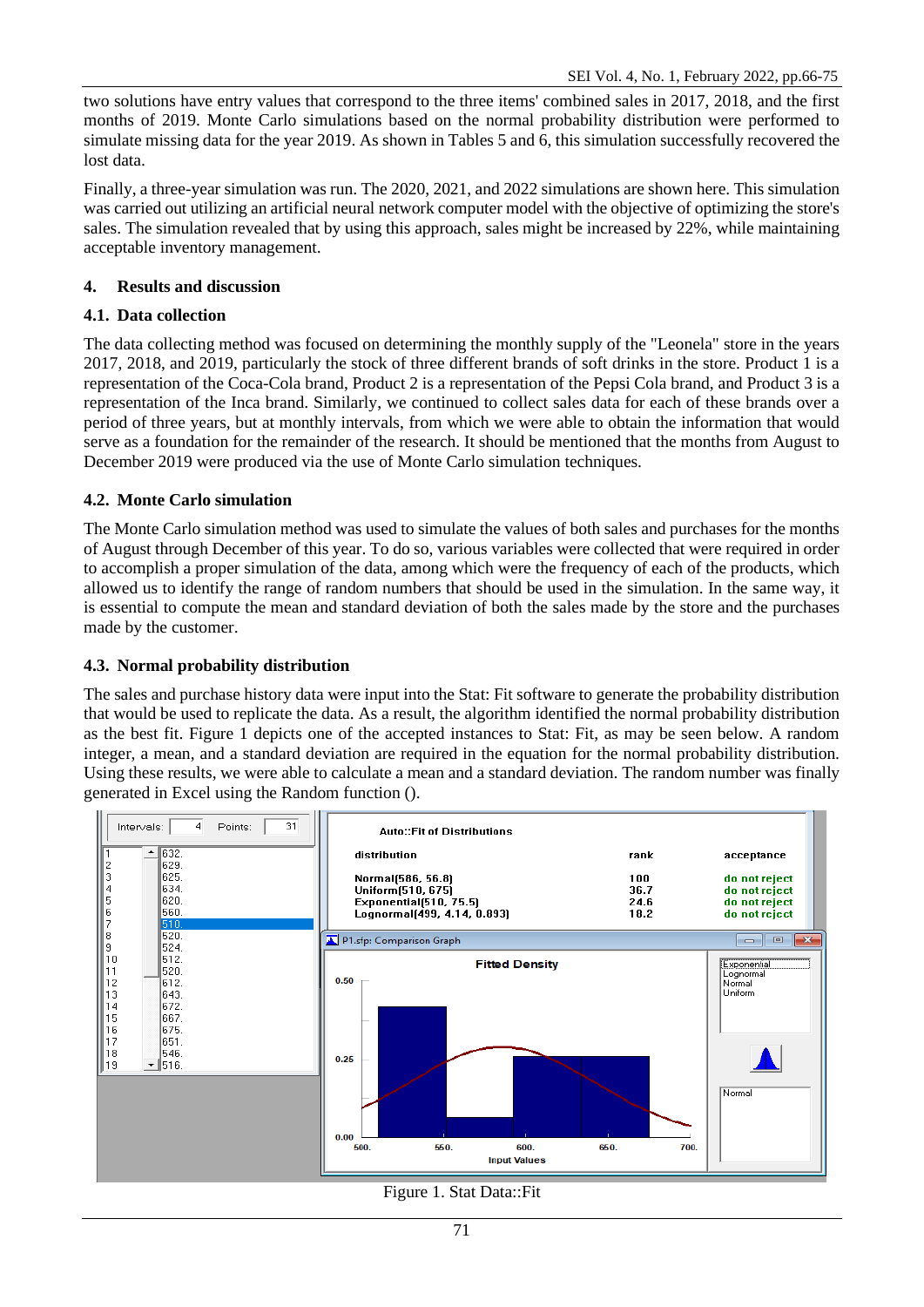|               |                | 2017<br>2018  |                     |               |                     | 2019          |                     |  |
|---------------|----------------|---------------|---------------------|---------------|---------------------|---------------|---------------------|--|
| <b>Months</b> | <b>Time</b>    | Unit<br>sales | Sales in<br>dollars | Unit<br>sales | Sales in<br>dollars | Unit<br>sales | Sales in<br>dollars |  |
| January       | $\mathbf{1}$   | 632           | 632                 | 643           | 643                 | 653           | 653                 |  |
| February      | $\overline{2}$ | 629           | 629                 | 672           | 672                 | 648           | 648                 |  |
| March         | 3              | 625           | 625                 | 667           | 667                 | 612           | 612                 |  |
| April         | $\overline{4}$ | 634           | 634                 | 675           | 675                 | 598           | 598                 |  |
| May           | 5              | 620           | 620                 | 651           | 651                 | 586           | 586                 |  |
| June          | 6              | 560           | 560                 | 546           | 546                 | 534           | 534                 |  |
| July          | $\overline{7}$ | 510           | 510                 | 516           | 516                 | 540           | 540                 |  |
| August        | 8              | 520           | 520                 | 521           | 521                 | 618           | 618                 |  |
| September     | 9              | 524           | 524                 | 515           | 515                 | 594           | 594                 |  |
| October       | 10             | 512           | 512                 | 525           | 525                 | 611           | 611                 |  |
| November      | 11             | 520           | 520                 | 536           | 536                 | 610           | 610                 |  |
| December      | 12             | 612           | 612                 | 621           | 621                 | 605           | 605                 |  |

Table 1 shows the value of sales of product 1 and its relationship to the general stock. Based on the data, it is concluded that products 1 and 2 have had a growth in the number of units sold over the years, while product 3 has had a small decrease in the last year. Therefore, it should be considered that product 3 can continue to lower its performance in the market over time.

| Table 2. Distribution of ProductPurchases 1 |                |                          |                                |                          |                                |                          |                                |
|---------------------------------------------|----------------|--------------------------|--------------------------------|--------------------------|--------------------------------|--------------------------|--------------------------------|
|                                             |                | 2017                     |                                | 2018                     |                                | 2019                     |                                |
| <b>Months</b>                               | <b>Time</b>    | Unit<br><b>Purchases</b> | <b>Purchases</b><br>in dollars | Unit<br><b>Purchases</b> | <b>Purchases</b><br>in dollars | Unit<br><b>Purchases</b> | <b>Purchases</b><br>in dollars |
| January                                     | $\mathbf{1}$   | 636                      | 572.4                          | 660                      | 594                            | 660                      | 594                            |
| February                                    | $\mathbf{2}$   | 636                      | 572.4                          | 672                      | 604.8                          | 660                      | 594                            |
| March                                       | 3              | 636                      | 572.4                          | 684                      | 615.6                          | 660                      | 594                            |
| April                                       | $\overline{4}$ | 636                      | 572.4                          | 684                      | 615.6                          | 600                      | 540                            |
| May                                         | 5              | 636                      | 572.4                          | 684                      | 615.6                          | 600                      | 540                            |
| June                                        | 6              | 564                      | 507.6                          | 600                      | 540                            | 552                      | 496.8                          |
| July                                        | 7              | 528                      | 475.2                          | 528                      | 475.2                          | 552                      | 496.8                          |
| August                                      | 8              | 528                      | 475.2                          | 528                      | 475.2                          | 635                      | 571.5                          |
| September                                   | 9              | 528                      | 475.2                          | 528                      | 475.2                          | 605                      | 544.5                          |
| October                                     | 10             | 528                      | 475.2                          | 528                      | 475.2                          | 636                      | 572.4                          |
| November                                    | 11             | 528                      | 475.2                          | 540                      | 486                            | 633                      | 569.7                          |
| December                                    | 12             | 636                      | 572.4                          | 660                      | 594                            | 616                      | 554.4                          |

Table 1. Distribution of ProductSales 1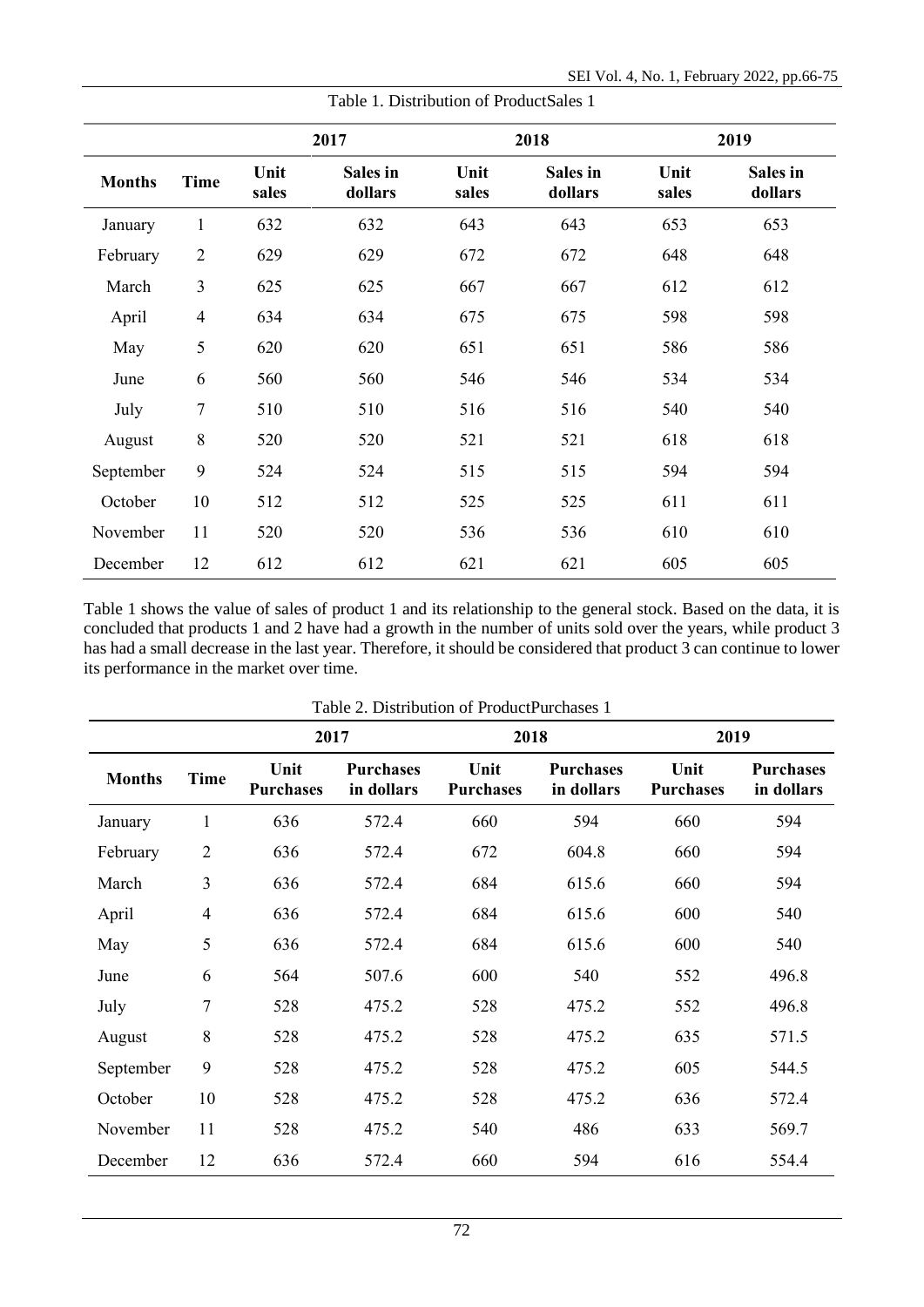Table 2 depicts the distribution of purchases (stock) of the store's product 1 throughout the three years covered by this research. After analyzing the data, it is concluded that although purchases of product 2 and 3 have decreased over time, they have nevertheless satisfied market demand. Similarly, product 1 had significant increase in year 2 relative to year 1, but also experienced a significant decline in year 3.

To conduct the simulation, each unit sold was treated as a neuron and assigned a random weight. Additionally, after the goal function of increasing sales by 22% was met, a random threshold was created for their training. The Visual Basic for Excel application produced the findings shown in Table 3, which match to product 1.

| Table 3. Simulation by neural networks of Product 1 |                          |                   |                     |                   |                     |                   |                     |
|-----------------------------------------------------|--------------------------|-------------------|---------------------|-------------------|---------------------|-------------------|---------------------|
|                                                     |                          | 2020              |                     | 2021              |                     | 2022              |                     |
| <b>Months</b>                                       | Time                     | <b>Unit sales</b> | Sales in<br>dollars | <b>Unit sales</b> | Sales in<br>dollars | <b>Unit sales</b> | Sales in<br>dollars |
| January                                             | $\mathbf{1}$             | 928               | \$835,00            | 730               | \$656,64            | 1032              | \$928,93            |
| February                                            | $\overline{2}$           | 947               | \$852,19            | 487               | \$438,03            | 503               | \$452,38            |
| March                                               | 3                        | 501               | \$450,48            | 761               | \$684,58            | 428               | \$385,04            |
| April                                               | $\overline{\mathcal{A}}$ | 395               | \$355,07            | 428               | \$384,92            | 427               | \$384,32            |
| May                                                 | 5                        | 818               | \$735,79            | 924               | \$831,66            | 739               | \$665,09            |
| June                                                | 6                        | 729               | \$656,19            | 446               | \$401,83            | 352               | \$316,78            |
| July                                                | 7                        | 649               | \$584,36            | 590               | \$531,17            | 722               | \$650,24            |
| August                                              | $8\,$                    | 794               | \$714,19            | 796               | \$716,06            | 770               | \$692,57            |
| September                                           | 9                        | 444               | \$399,66            | 683               | \$614,72            | 417               | \$375,19            |
| October                                             | 10                       | 687               | \$618,17            | 627               | \$564,39            | 737               | \$662,85            |
| November                                            | 11                       | 335               | \$301,75            | 730               | \$656,83            | 410               | \$368,69            |
| December                                            | 12                       | 899               | \$809,36            | 547               | \$492,73            | 572               | \$514,65            |

### *Optimization model using Solver*

The store's sales were optimized using the Excel Solver tool. This was accomplished by entering average sales data for the years 2017, 2018, and 2019. Similarly, the goal value was specified.

*Cost – benefit*

Sales will grow by 22% during the projected three years at a cost of \$15,670.62, resulting in a profit of \$17,708.87.

*Objective function*

$$
f(x, y, z) = 1.22(x + y + z)
$$

*Restrictions*  $x > 0$ ;  $y > 0$ ;  $z > 0$  $x + y + z < 18.168$  (capacidad de almacenamiento)

### **5. Conclusions**

According to the results of this research, a monthly simulation using the Monte Carlo technique is shown, in which the demand and supply of each chosen product can be confirmed regarding the months of August to December of calendar year 2019 can be verified. This investigation was carried out at the "Leonela" Store with the goal of giving a solution to the inventory management issues that were encountered with these items.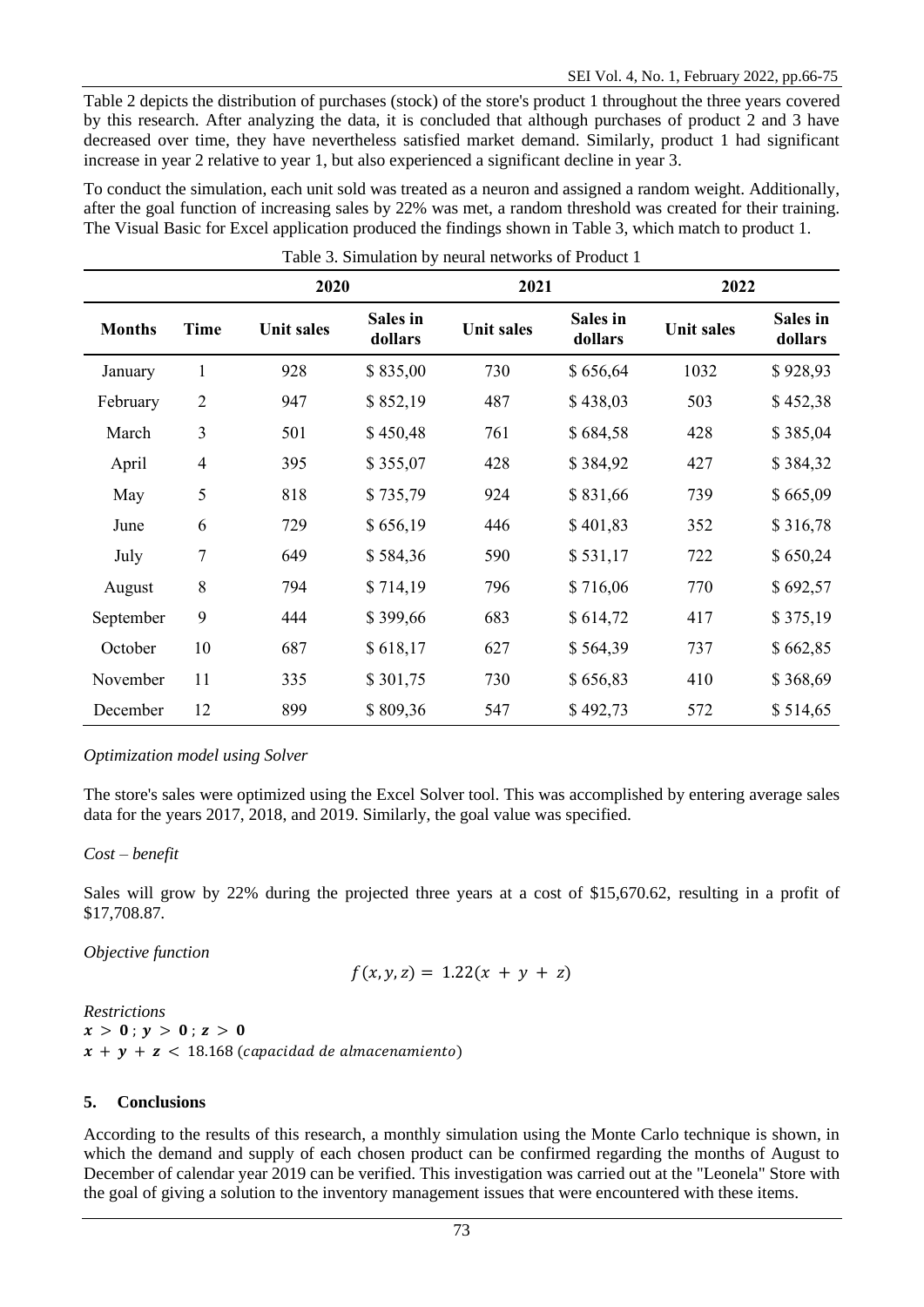The use of neural networks enabled us to make sales projections for the years 2020, 2021, and 2022 based on historical data. By analyzing the data, it was possible to identify the investments that needed to be made throughout these time periods, resulting in the maximum of sales for the optimum solution that was anticipated.

Neural networks have the capacity to learn specific features that occur in certain temporal occurrences and then use that knowledge. When dealing with prediction issues in which the variable to be estimated exhibits variable behavior, but with a consistent pattern of behavior over a certain length of time, it is feasible to use them.

#### **Declaration of competing interest**

The authors declare that they have no any known financial or non-financial competing interests in any material discussed in this paper.

#### **References**

- [1] J. Alfredo Guevara and L. C. Moreno, Modelo de pronóstico para las ventas semanales en la empresa Américas BPS en la campaña ETB, Chile: Universidad de Los Libertadores, 2017.
- [2] E. A. Ruelas Santoyo and J. A. Laguna González, "Comparación de predicción basada en redes neuronales contra métodos estadísticos en el pronóstico de ventas," *Redalyc,* vol. IV, no. 12, pp. 91- 105, 2015.
- [3] O. Parada Gutiérrez and C. Veloz Navarrete, "Métodos para mejorar la eficiencia y la toma de decisiones en la gestión de inventarios," *Revista Ciencia UNEMI ,* vol. 10, no. 22, pp. 29-38, 2017.
- [4] D. A. Carreño Dueñas, L. F. Amaya González, E. T. Ruiz Orjuela and F. J. Tiboche, "Diseño de un sistema para la gestión de inventarios de las pymes en el sector alimentario," *Revista Industrial,* vol. 22, no. 1, pp. 113-132, 2019.
- [5] L. Asencio Cristóbal, E. González Ascencio and M. Lozano Robles, "El inventario como determinante en la rentabilidad de las distribuidoras farmaceúticas," *Retos,* vol. VII, no. 13, pp. 123-142, 2017.
- [6] J. Willmer Escobar, R. Linfati and W. Adarme Jaimes, "Gestión de Inventarios para distribuidores de productos perecederos," *Ingeniería y Desarrollo,* vol. 35, no. 1, pp. 219-239 , 2017.
- [7] A. C. Fernández, Gestión de inventarios. COML0210, Málaga: IC Editorial, 2018.
- [8] W. Laveriano, "Importancia del control de inventarios en la empresa," Actualidad Empresarial, 2010.
- [9] L. J. Cevallos Torres, N. A. Valencia Martinez and R. L. Barros Morales, Análisis Estadístico Univariado, Guayaquil: Equipo Editorial, 2017.
- [10] C. COTERIO, "Distribuciones clase (a, b): estimación y generación de números aleatorios.," *Comunicaciones en Estadística,* vol. 10, no. 1, pp. 145-167, 2017.
- [11] L. Cevallos Torres and M. Botto Tobar, "Pseudo-Random Numbers and Congruential Methods," in *Problem-Based Learning: A Didactic Strategy in the Teaching of System Simulation*, Guayaquil, Springer, 2019, pp. 32-58.
- [12] M. TRIOLA, Probabilidad y estadística, Pearson Educacion, 2014.
- [13] J. F. López, "Simulación de Montecarlo," Economipedia, 2019. [Online]. Available: https://economipedia.com/definiciones/simulacion-de-montecarlo.html. [Accessed 28 Junio 2019].
- [14] L. Cevallos Torres and M. Botto Tobar, "Monte Carlo Simulation Method," in *Problem-Based Learning: A Didactic Strategy in the Teaching of System Simulation*, Guayaquil, Springer, 2019, pp. 87-96.
- [15] L. Cevallos Torres and M. Botto Tobar, "Logistical Behavior in the Use of Urban Transport Using the Monte Carlo Simulation Method," in *Problem-Based Learning: A Didactic Strategy in the Teaching of System Simulation*, Guayaquil, Springer, 2019, pp. 97-110.
- [16] L. Cevallos Torres and M. Botto Tobar, "Case Study: Probabilistic Estimates in the Application of Inventory Models for Perishable Products in SMEs," in *Problem-Based Learning: A Didactic Strategy in the Teaching of System Simulation*, Guayaquil, Springer, 2019, pp. 123-132.